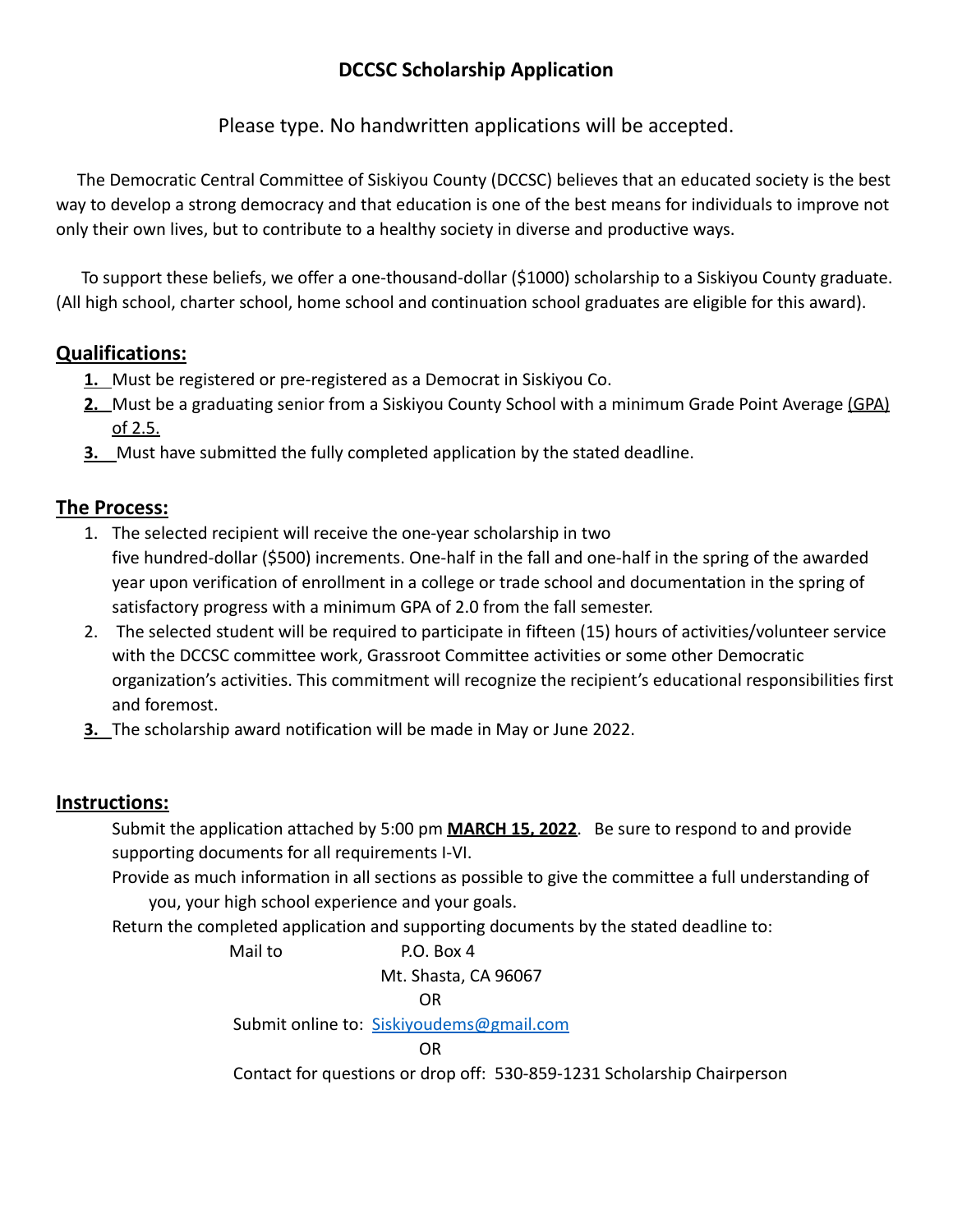### DCCSC Application

### I Applicant Information

| Have you completed the FAFSA financial aid application and included the EFC page? Y N |                                                                                   |  |  |
|---------------------------------------------------------------------------------------|-----------------------------------------------------------------------------------|--|--|
|                                                                                       |                                                                                   |  |  |
|                                                                                       | Intended Major__________________________Career Goal______________________________ |  |  |
| Are you registered to vote (or pre-registered)? Y N                                   |                                                                                   |  |  |

#### II Essays

In addition to the information above please give answers to the following questions in an essay/summary form. Please use a minimum of **TEN SENTENCES** to answer these questions. Use additional paper if necessary.

- 1. Write a statement about yourself. Include information about your background, interests, hobbies, and any other pertinent information
- 2. Please tell us about what you have learned from any educational or extracurricular activities, classes, community service or athletics in which you participated in high school or in which you are currently involved. What paid or volunteer work have you done or are currently doing? How has it related to your future educational/career goals?
- 3. Please tell us what a college education means to you and why you have applied for this scholarship. Discuss your future goals, financial need, and in what ways this scholarship award will help you.
- 4. Tell us what Democratic values or issues you are most concerned about and how you plan to address these in your life, college activities or community involvement in your future.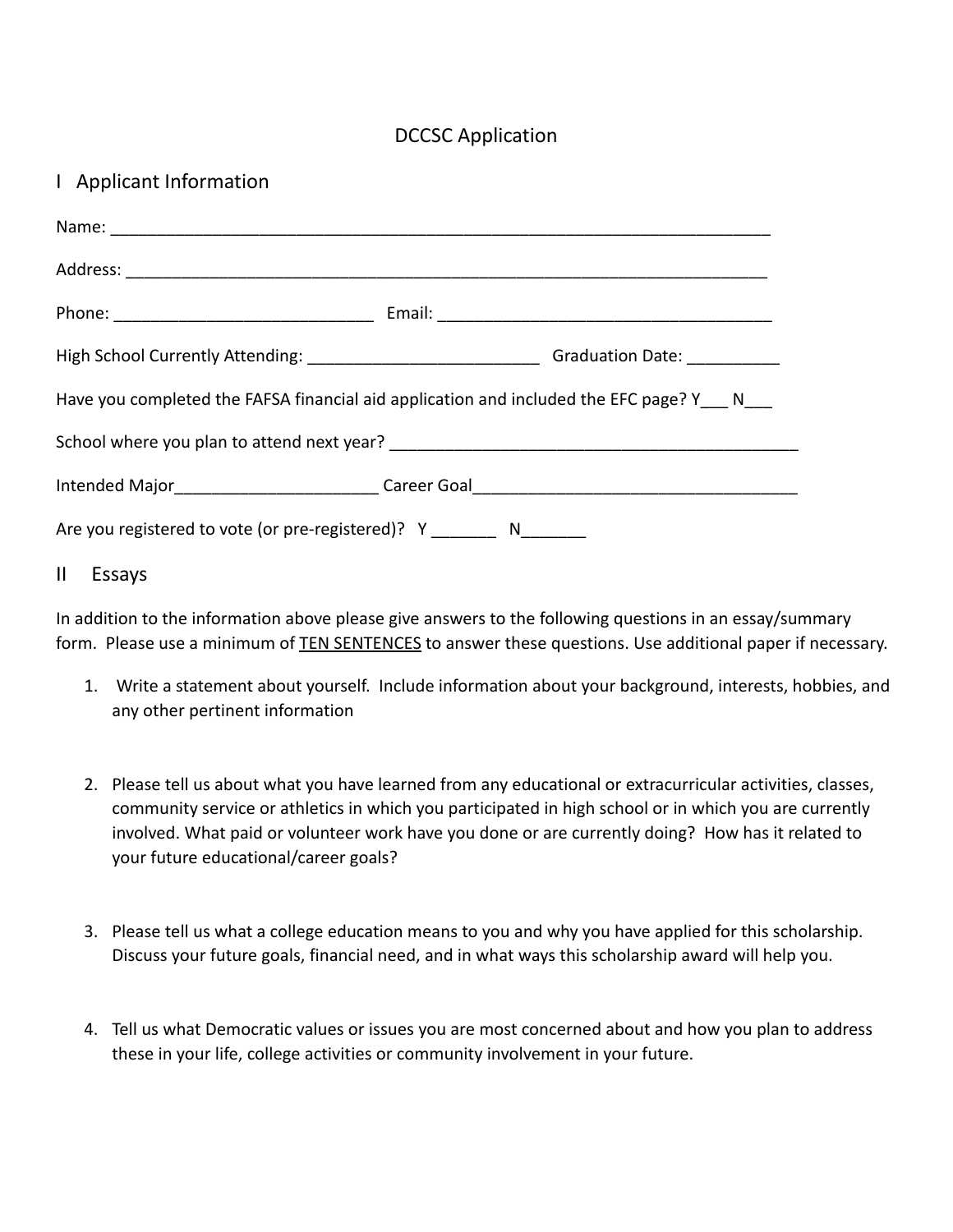#### III Activities Chart

Use the attached chart (Appendix A) to list awards, honors, extra-curricular activities, athletic achievements, leadership experiences, volunteer work, employment, personal achievement awards, etc.

#### IV Letters of Recommendation

Submit two (2) letters of recommendation. One (1) from counselor/teacher or other school personnel and one (1) from a community member. No letters from family members will be accepted. The letters should be recent (nothing older than one year).

#### V EFC Page from financial aid application

Submit a copy of the Expected Family Contribution (EFC) page from the FAFSA (Free Application for Federal Student Aid)

#### VI Transcripts

Submit a copy of high school transcripts. If you have taken college classes also include a copy to those transcripts as well. These may be official or unofficial transcripts.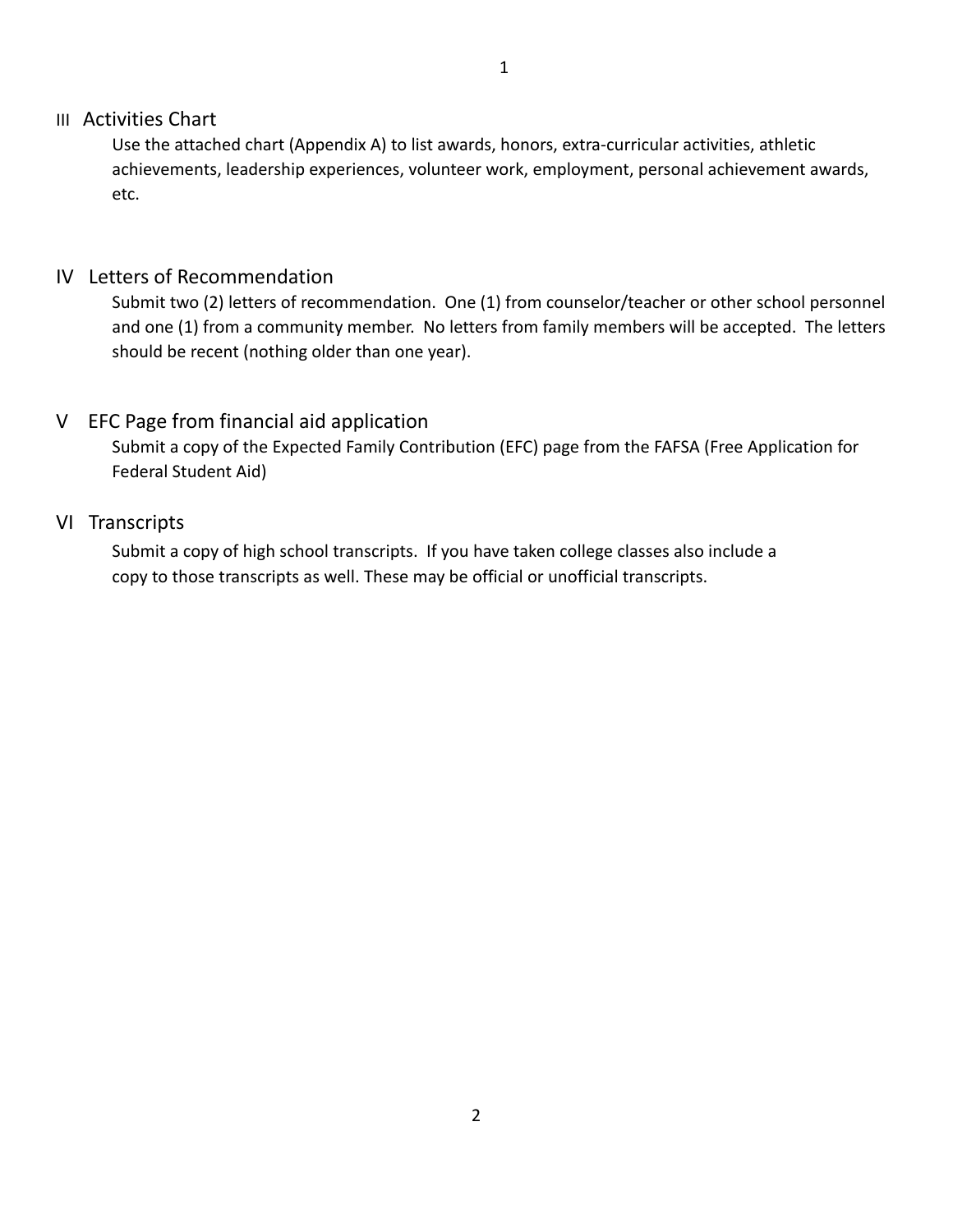# **Appendix A**

# **Activities Chart** (copy for addition pages as necessary)

# **Name\_\_\_\_\_\_\_\_\_\_\_\_\_\_\_\_\_\_\_\_\_\_\_\_\_\_\_\_\_\_\_\_\_\_**

| School/Family/Community      | Dates    | Hours per week | Responsibilities/Accomplishments |
|------------------------------|----------|----------------|----------------------------------|
| Activities/Awards/employment | From--to | or month       |                                  |
|                              |          |                |                                  |
|                              |          |                |                                  |
|                              |          |                |                                  |
|                              |          |                |                                  |
|                              |          |                |                                  |
|                              |          |                |                                  |
|                              |          |                |                                  |
|                              |          |                |                                  |
|                              |          |                |                                  |
|                              |          |                |                                  |
|                              |          |                |                                  |
|                              |          |                |                                  |
|                              |          |                |                                  |
|                              |          |                |                                  |
|                              |          |                |                                  |
|                              |          |                |                                  |
|                              |          |                |                                  |
|                              |          |                |                                  |
|                              |          |                |                                  |
|                              |          |                |                                  |
|                              |          |                |                                  |
|                              |          |                |                                  |
|                              |          |                |                                  |
|                              |          |                |                                  |
|                              |          |                |                                  |
|                              |          |                |                                  |
|                              |          |                |                                  |
|                              |          |                |                                  |
|                              |          |                |                                  |
|                              |          |                |                                  |
|                              |          |                |                                  |
|                              |          |                |                                  |
|                              |          |                |                                  |
|                              |          |                |                                  |
|                              |          |                |                                  |
|                              |          |                |                                  |
|                              |          |                |                                  |
|                              |          |                |                                  |
|                              |          |                |                                  |
|                              |          |                |                                  |
|                              |          |                |                                  |
|                              |          |                |                                  |
|                              |          |                |                                  |
|                              |          |                |                                  |
|                              |          |                |                                  |
|                              |          |                |                                  |
|                              |          |                |                                  |